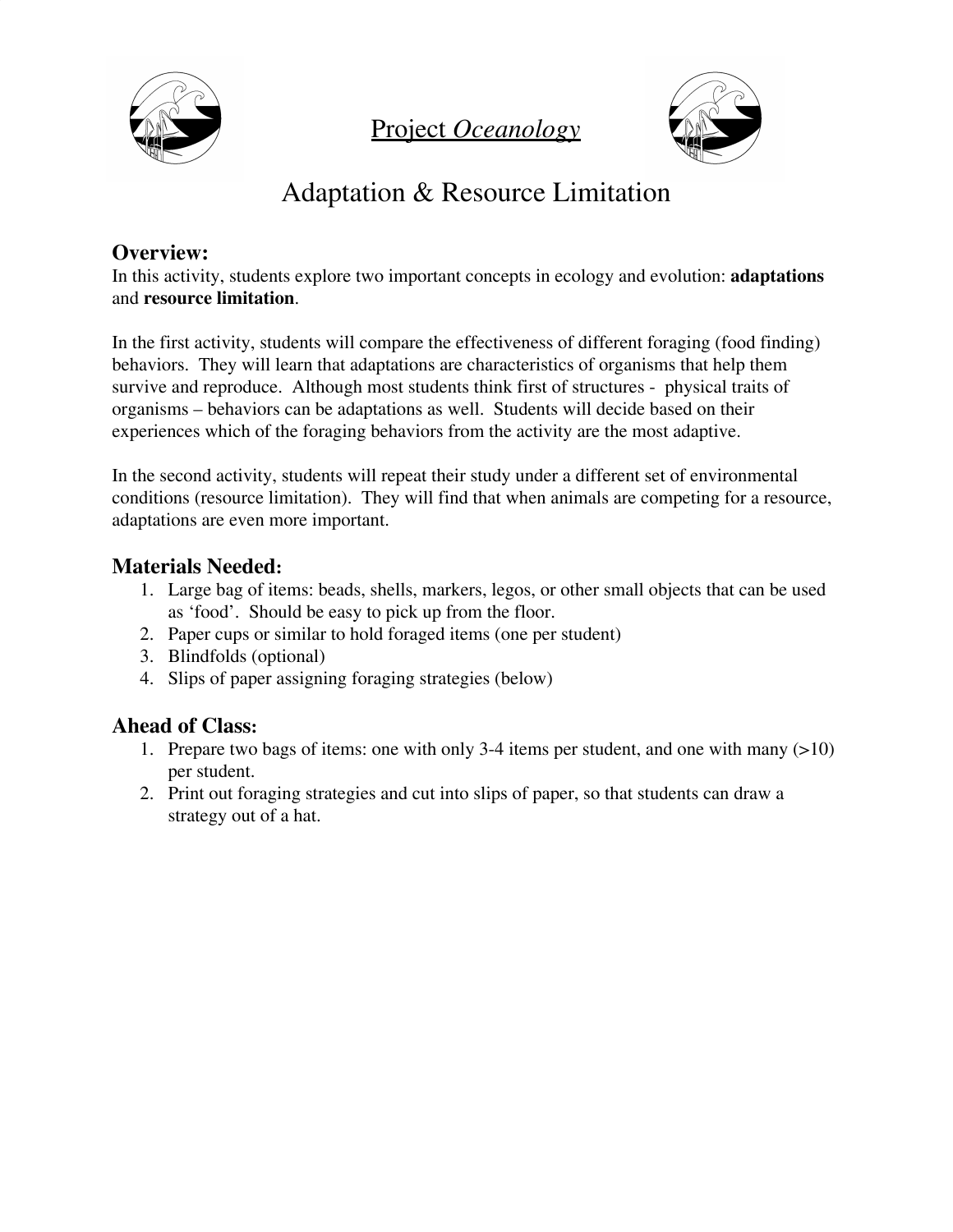## **Activity 1: Foraging Adaptations**

- 1. Introduce **Adaptation: an inherited trait of an organism that helps it survive and reproduce in its environment.**
	- a. Ask for examples of adaptations. Can narrow the focus here and give an example organism (squirrel, fish, etc).
	- b. Point out that adaptations can be physical traits OR behaviors. If students have given examples of each, categorize. If not, ask for examples of adaptive behaviors.
- 2. Students draw foraging strategies out of a hat. Give each student a paper cup and have them stand in a circle.
- 3. Explain that:
	- a. They will be foraging for food, represented by the items. They must use their assigned foraging strategy.
	- b. They must collect food until they have 10 items in their cup at this point they are no longer hungry (satiation)
- 4. Empty the larger of the bags of items onto the floor in the middle of the circle and tell them 'begin!'
- *All students should eventually finish by foraging 10 items. Pay attention to which students finish first; take notes*
	- 5. Group discussion:
		- a. Which strategies worked best?
		- b. Which were less successful?
		- c. Give an example of an adaptation from this activity*:*
- *ans*: a successful foraging behavior
	- d. Did anyone fail to get enough food? *(no)*
	- e. Does this mean that foraging strategy doesn't matter/isn't important?

*Many responses possible. Students may argue that it isn't important because all students got enough food. Others may point out that if organisms have to spend more time foraging for food, they might have less time or energy for other things like reproduction, resting, finding shelter, hiding from predators, etc.*

6. Students help pick up any remaining items and return them to the bag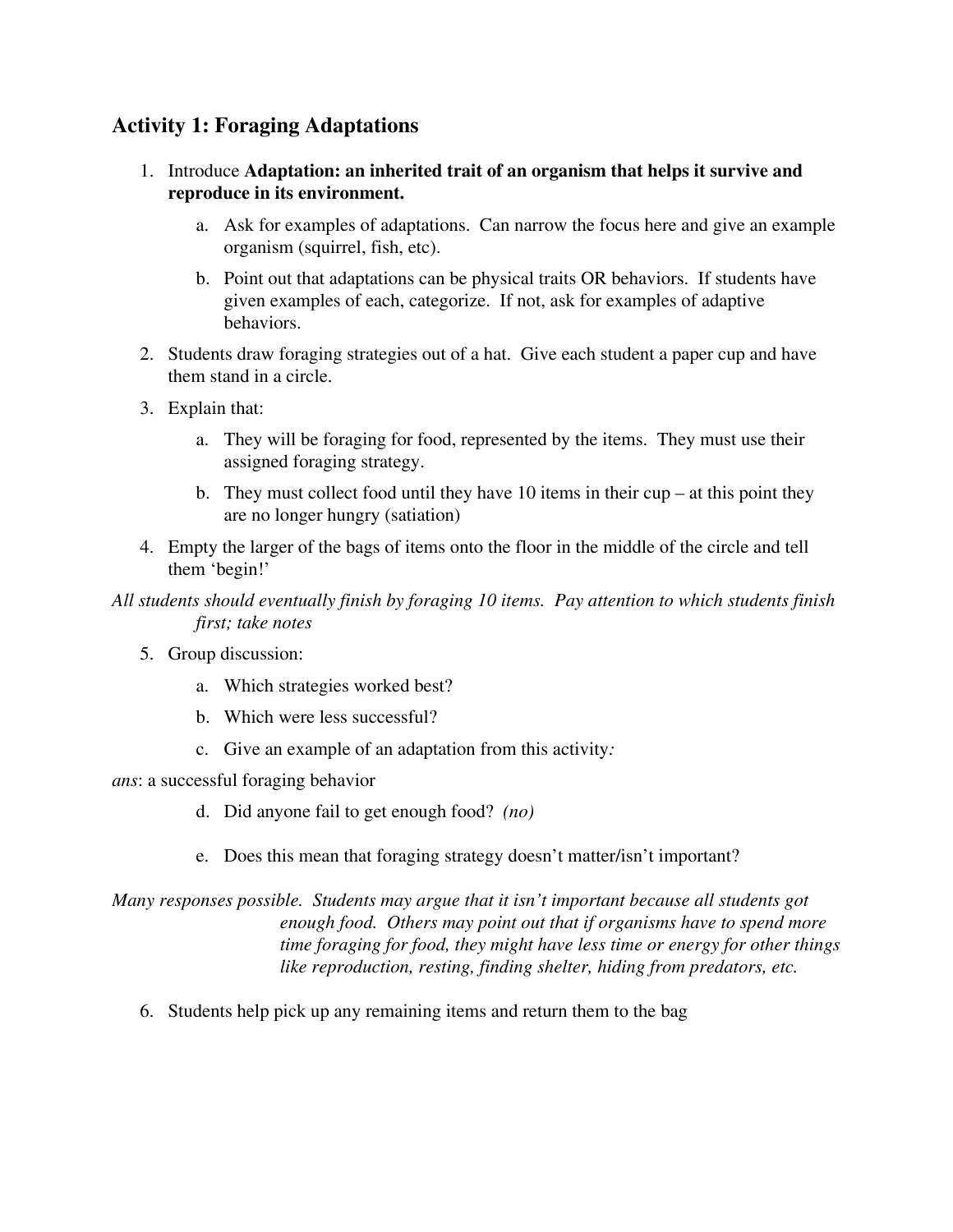## **Activity 2: Effect of resource limitation on foraging success**

- 1. Students stand in a circle again. Tell them we will repeat the activity, but this time there will be fewer items – in other words, food will be a limiting resource.
- 2. Redistribute foraging strategies (or not teachers choice)
- 3. Remind students that they must use their assigned strategy, and should stop if/when they have collected 10 items.
- 4. Empty the smaller bag of items (with only 2-3 per student) onto the floor in the middle of the circle and tell them 'begin!'
- 5. Wait until all items have been foraged.
- 6. Group Discussion:
	- a. Did any students collect 10 items (reach satiation?).
	- b. Which students were the most successful?
	- c. When resources were limiting, was foraging strategy more important? *(yes).*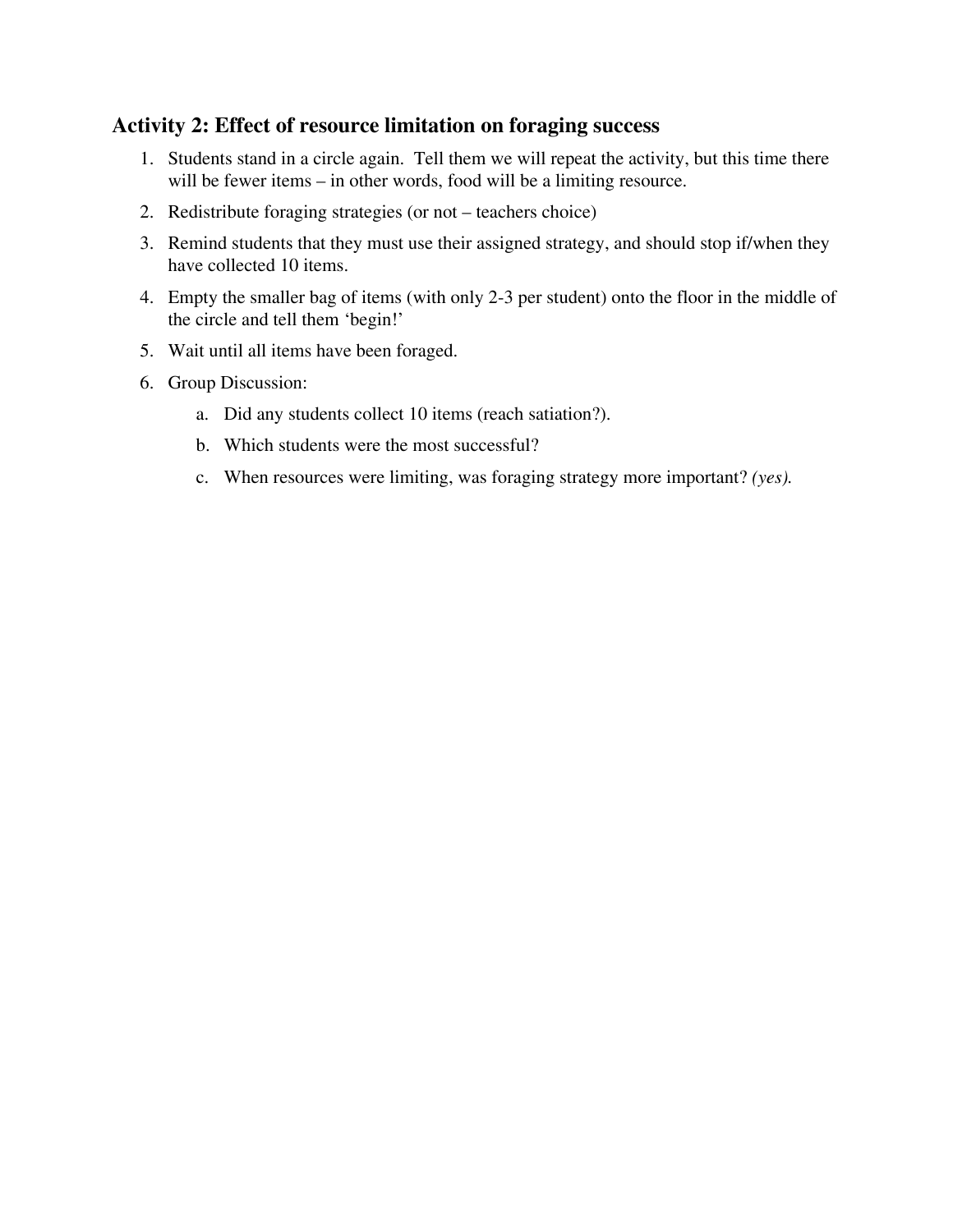### **Follow-up Assignment: Resource Limitation**

*In-class or as homework*

In the activity that you just completed with your classmates, you were organisms competing for food. Now, consider how organisms might compete for other limited resources. Choose one of the following two scenarios, circle it, and then answer the questions below.

Resource Limitation Scenarios:

- A. Sea gulls competing for the best nesting sites on a small island
- B. Male crickets competing for the attention of female crickets

Discussion Questions:

1. In the scenario you chose, what is the limiting resource?

*Sea gulls: nest sites Crickets: mates*

> 2. Describe a trait or characteristic that might help the organism you chose compete successfully:

#### 3. Is the trait you chose an adaptation? Why or why not?

*Most traits that help an organism survive or reproduce are adaptations, as long as they are heritable.*

4. Imagine that the resource is NOT limiting (enough nest sites to go around, or enough female crickets that every male can find a mate). Would the trait you described still be an adaptation? Why or why not?

*No one right answer; students could make a reasonable argument either way*